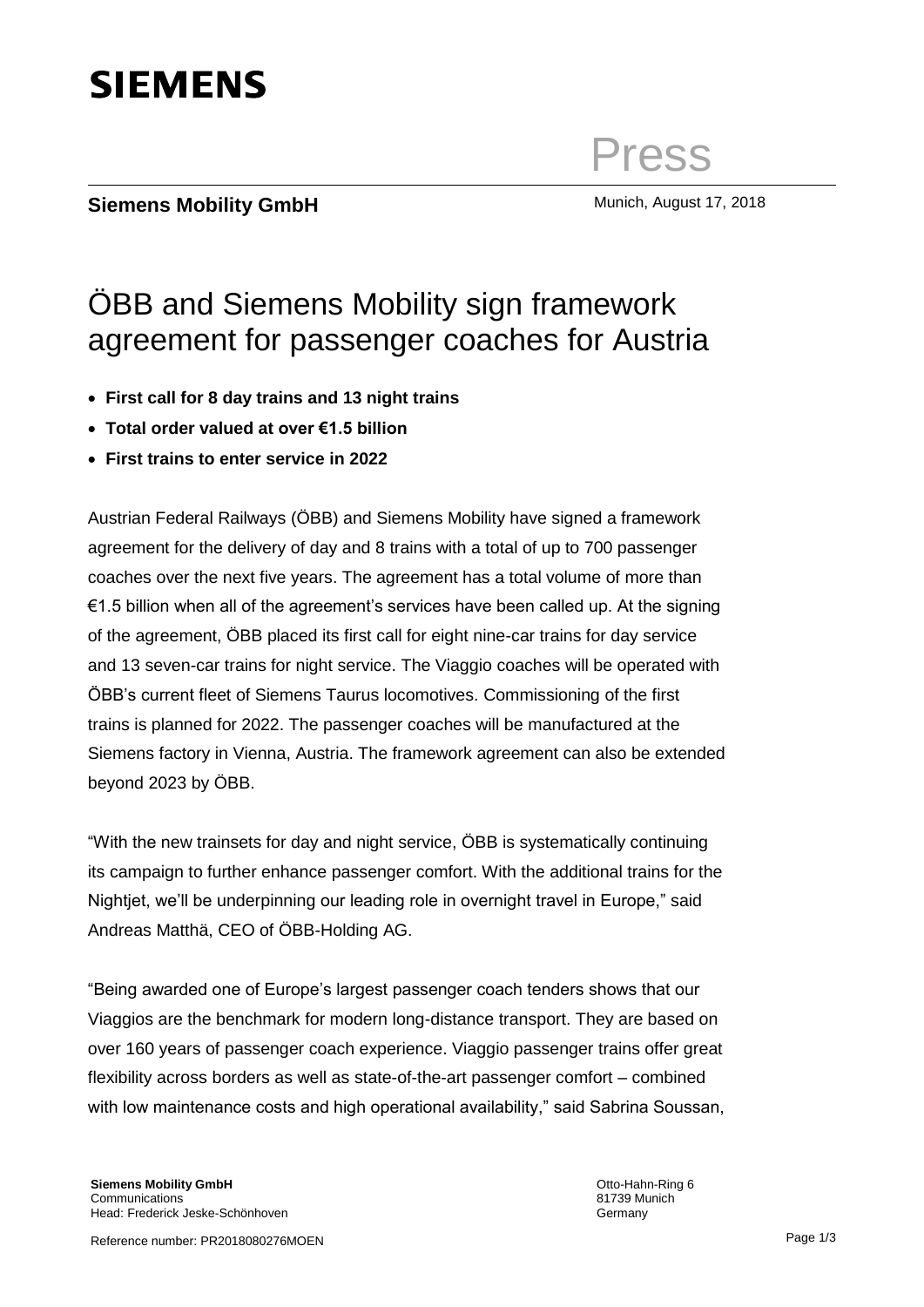CEO of Siemens Mobility.

The contract covers the delivery of all types of passenger coaches, including cab cars, multipurpose cars, first- and second-class cars, as well as sleeping and couchette cars. The trains will be operated in Austria, Germany, Italy and Switzerland. If needed, there is an option to equip the coaches for use in Croatia, the Czech Republic, Hungary, Poland, Slovakia and Slovenia.

The basic variant for daytime transport is designed as a low-floor coach with extrawide doors to facilitate quick and comfortable boarding and alighting. The daytime trains have a seating capacity of 520, while the night trains offer 100 seats and 160 couchettes. The trains are fully equipped to accommodate passengers with limited mobility. The Viaggio coaches offer improved energy efficiency, achieved through such features as LED interior lighting, air conditioning with a heat pump function in both cooling and heating modes, as well as a fresh air supply regulated by the  $CO<sub>2</sub>$ content in the interior air. The Viaggio trainsets allow highly flexible configurations that cover all operating requirements.

This press release is available at: [www.siemens.com/press/](http://www.siemens.com/press/PR2018080276MOEN)PR2018080276MOEN

For further information about Siemens Mobility GmbH, please see: [www.siemens.com/mobility](http://www.siemens.com/mobility)

**Contact for journalists** Eva Haupenthal Phone: +49 89 636 24421; E-mail: [eva.haupenthal@siemens.com](mailto:eva.haupenthal@siemens.com)

Follow us on Twitter at: [www.twitter.com/SiemensMobility](http://www.twitter.com/SiemensMobility)